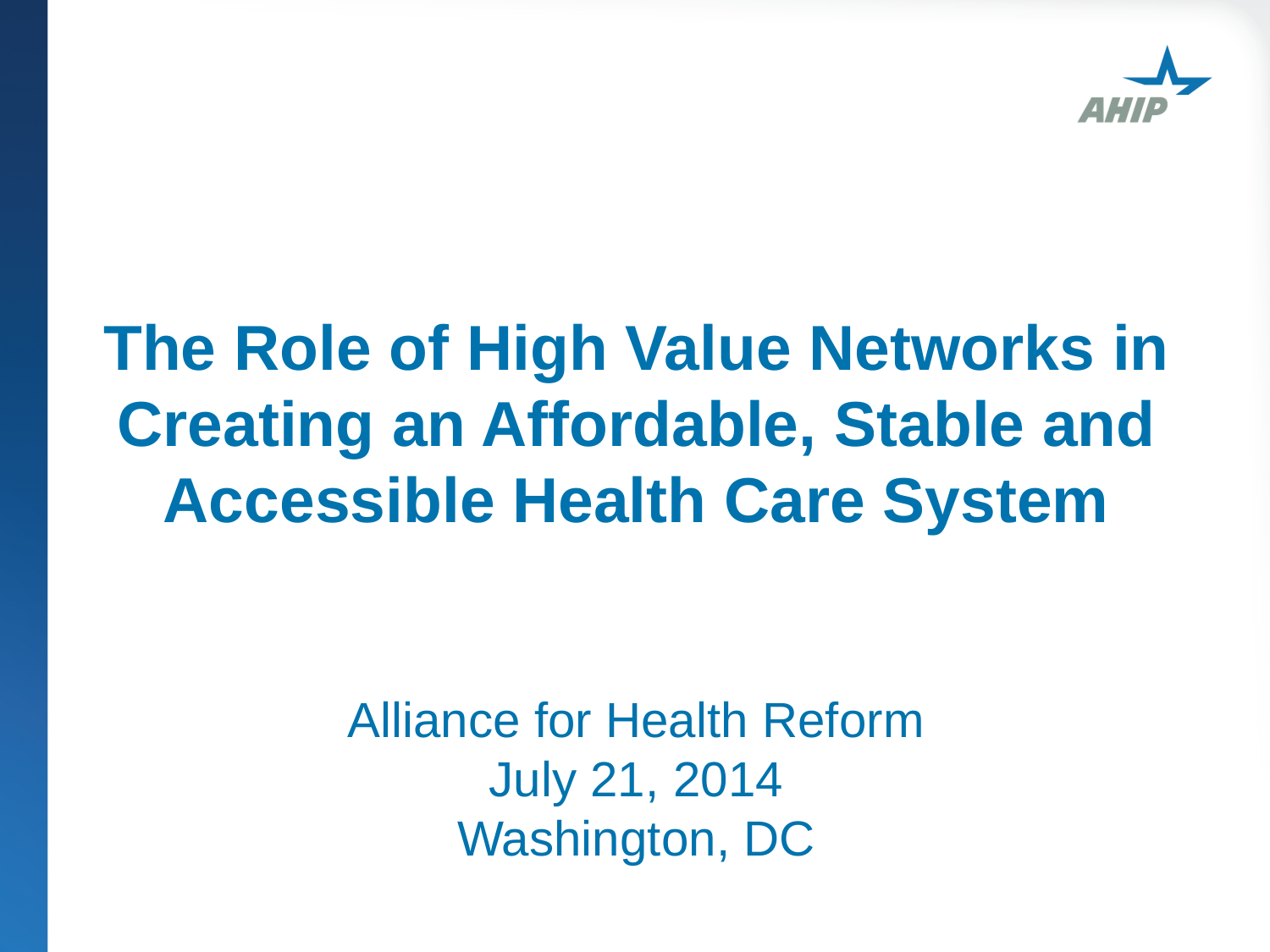## **Outline**



- **E.** Consumer Satisfaction
- **How Networks Deliver Value**
- **EXEC** Increased Choice, More Value
- **E** How Networks Are Built
- Commitment to Consumers Accessibility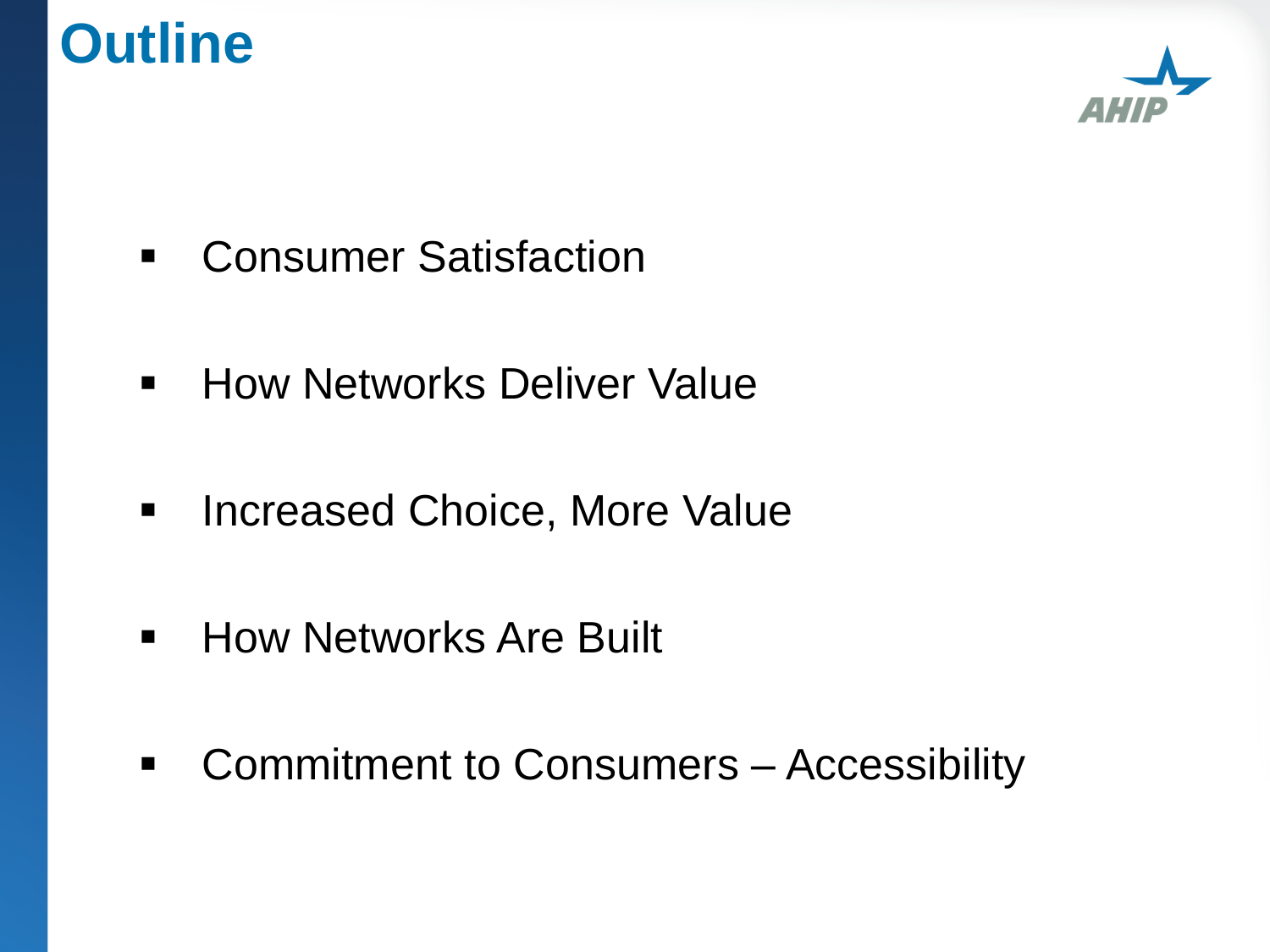## **Consumer Satisfaction with Private Insurance**





## **Satisfaction Rate with New** Coverage in the Exchange

Source: Commonwealth Fund, Tracking Trends in Health system performance, July 2014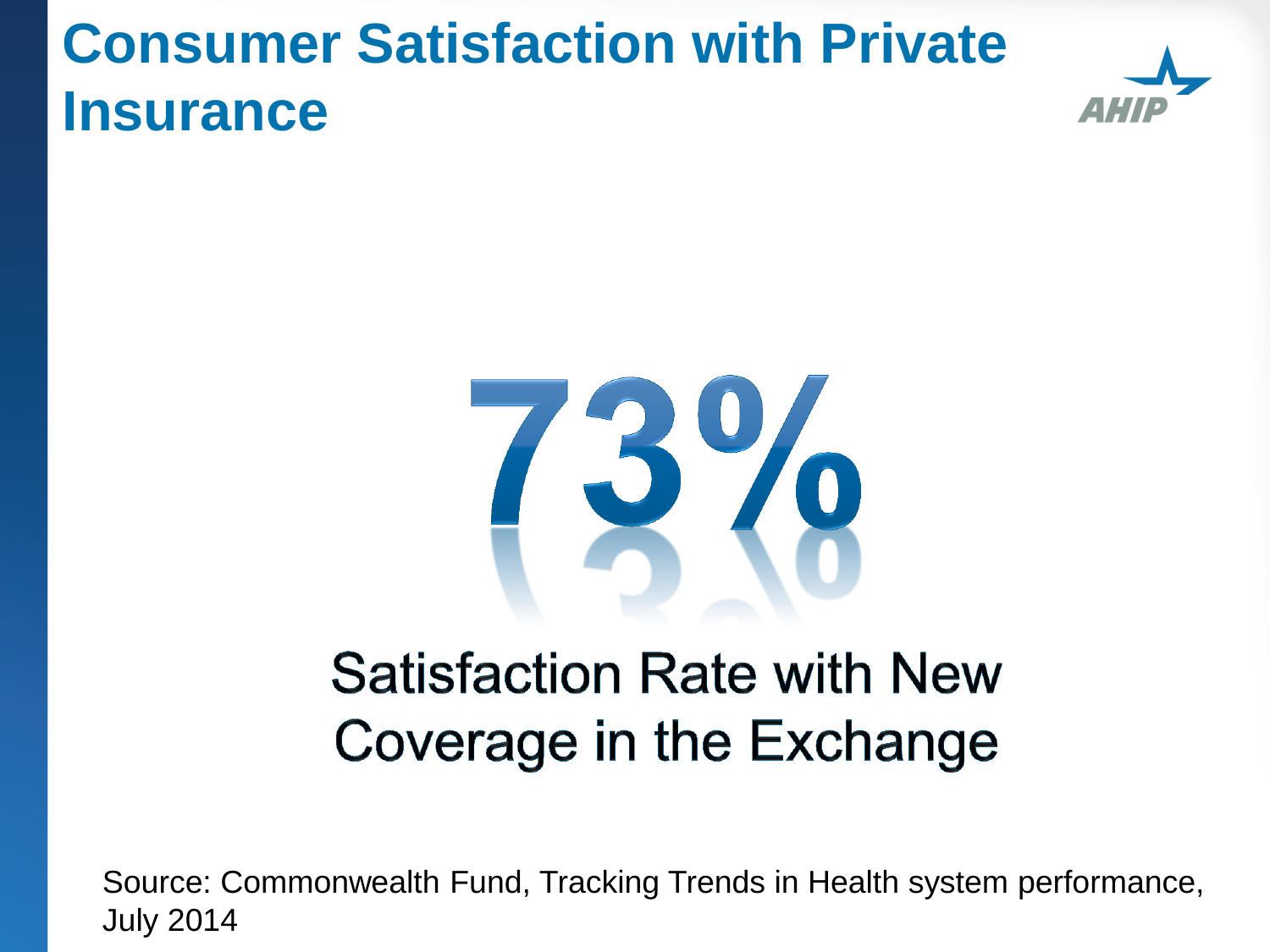## **How Networks Deliver Value**





# Affordability **Choice**

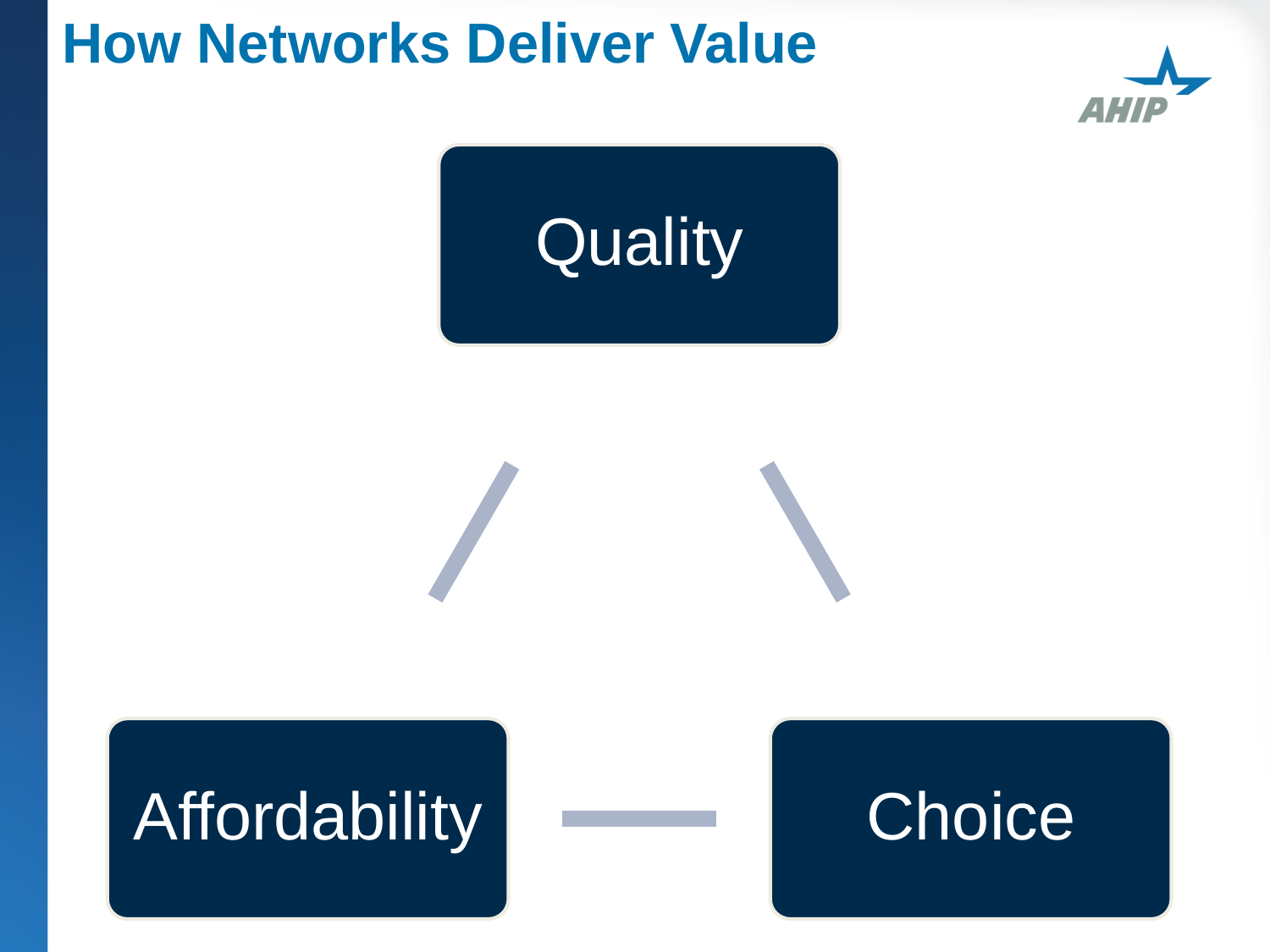## **Increased Choices, More Value**



#### **CHOICE:**

**90% of individuals with access to broad networks\***

**92% of individuals with access to narrow networks\***

#### **AFFORDABILITY:**

**Premiums 5 to 20% lower compared to broader network plans\*\***

Source: \*McKinsey Report on Networks on the Exchanges (June) \*\*Milliman, High-Value Healthcare Provider Networks

#### **QUALITY:**

McKinsey: **"There is no meaningful performance difference between broad and narrowed exchange networks based on key CMS hospital metrics."\***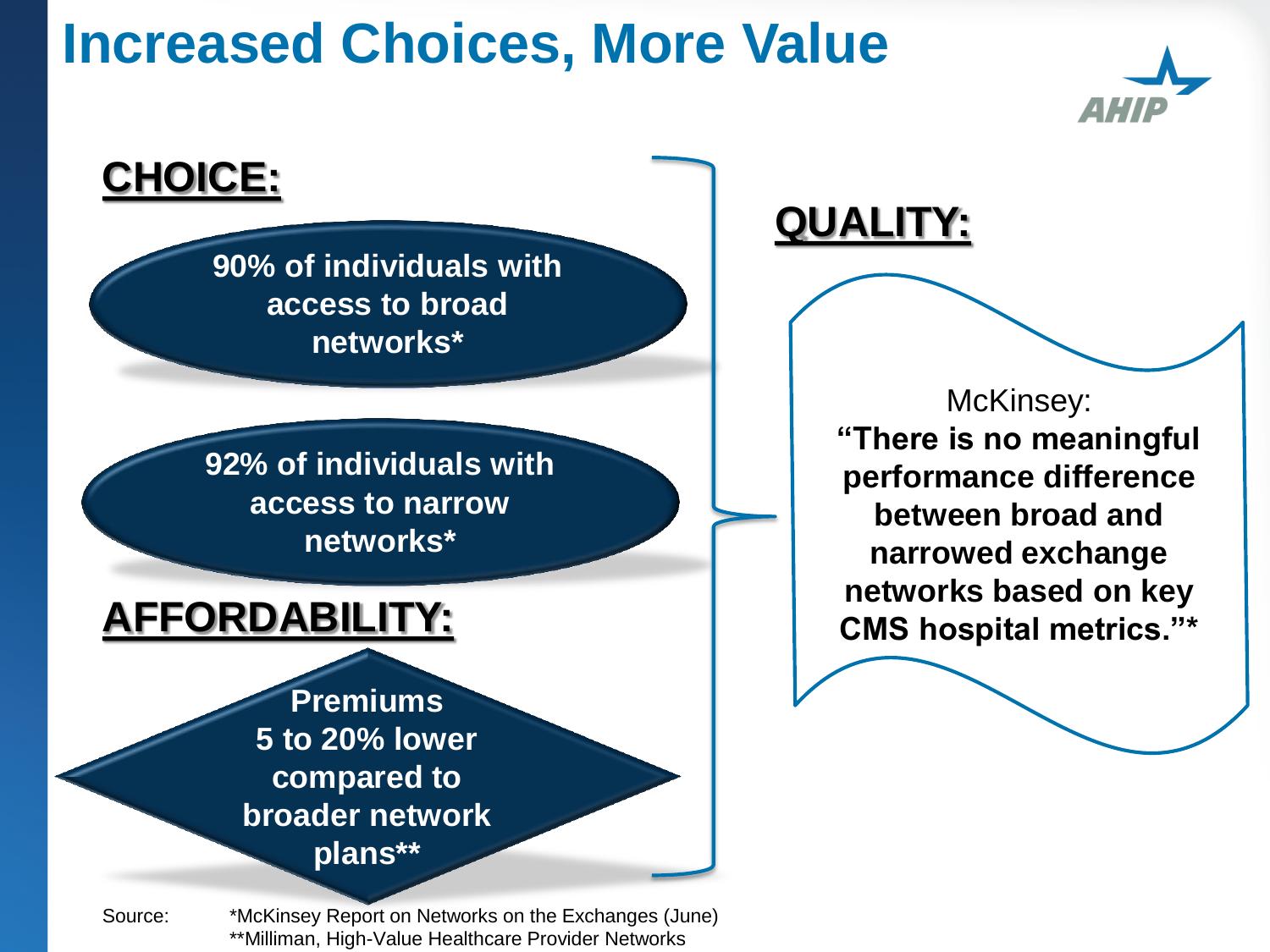## **How Networks Are Built**



### **Deliberative Process**

### **Active Cooperation and Collaboration**

**Performance Measured Quality Metrics**

> **Meet Robust Standards for Adequacy and Access**